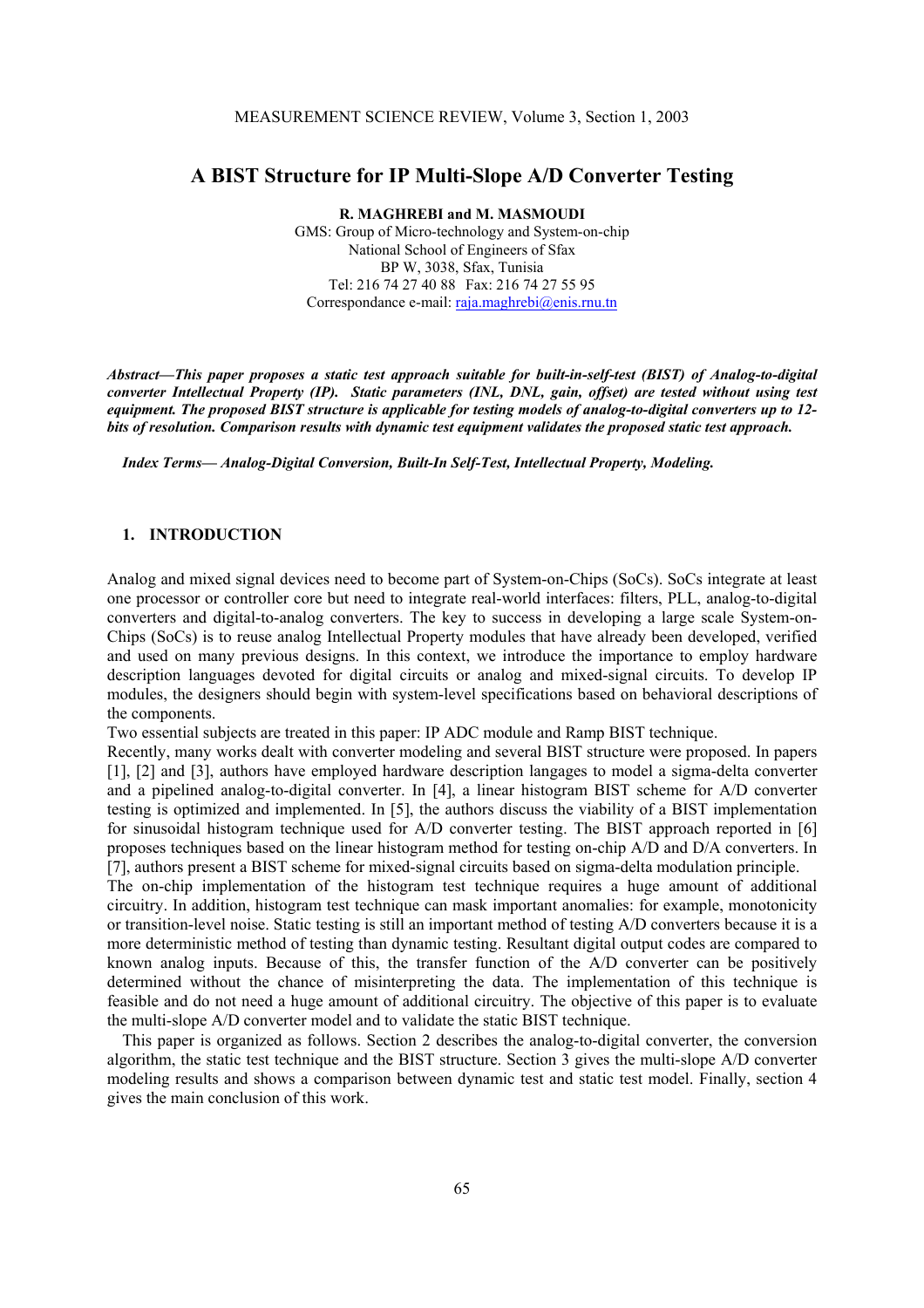## **2. ADC BIST STRUCTURE**

#### **2.1. ADC DESCRIPTION**

The analog-to-digital converter structure consists of three identical current-mode cells. In Fig. 1, The blocks identified as CCO, U\_DC and the S/H are the main parts in each cell. They represent the current controlled oscillator, the up down counter and the sample and hold respectively. Inputs applied to different cells are Iin, Iref and Ioff. Iin is the analog input to be converted, Ioff is the offset current and Iref is the reference current. The offset current is added in order to quantify the offset value which will be eliminated by a down-counting operation.



*Fig. 1. Cell Block diagram* 

The CCO employed is a ring oscillator. It consists of an odd number of elementary cells (Fig. 2). The oscillation period depends on propagation delays  $t_{HL}$  and  $t_{LH}$ . Its expression is given in the formula (1)

$$
T = n.(\text{th} + \text{th})\tag{1}
$$

Where n is an odd number which represents the number of elementary cells used (three in our case). The expressions of propagation delays tLH and tHL obtained from hand calculations and detailed in [8], are given as

$$
t L H = \frac{C}{2Iref} V_{DD} \tag{2}
$$

$$
t_{HL} = \alpha \arctg \sigma + \zeta \tag{3}
$$

where:

$$
\alpha{=}\frac{2C}{\sqrt{\beta_2\beta_4\left(VDD{-}2V_{Th}-\sqrt{\frac{4Iref}{\beta_5}}\right)^2-[\beta_4(V_{DD}{-}V_{0}{-}|V_{TP}|)]^2}}
$$

$$
\sigma = \frac{\beta_4 (\text{VDD-V0} - |\text{VTP}|)}{\sqrt{\beta_2 \beta_4} \left( \text{VDD}-2 \text{V}_{Tn} - \sqrt{\frac{4 \text{Iref}}{\beta_5}} \right)^2 - \left[ \beta_4 (\text{VDD-V0} - |\text{VTP}|) \right]^2}
$$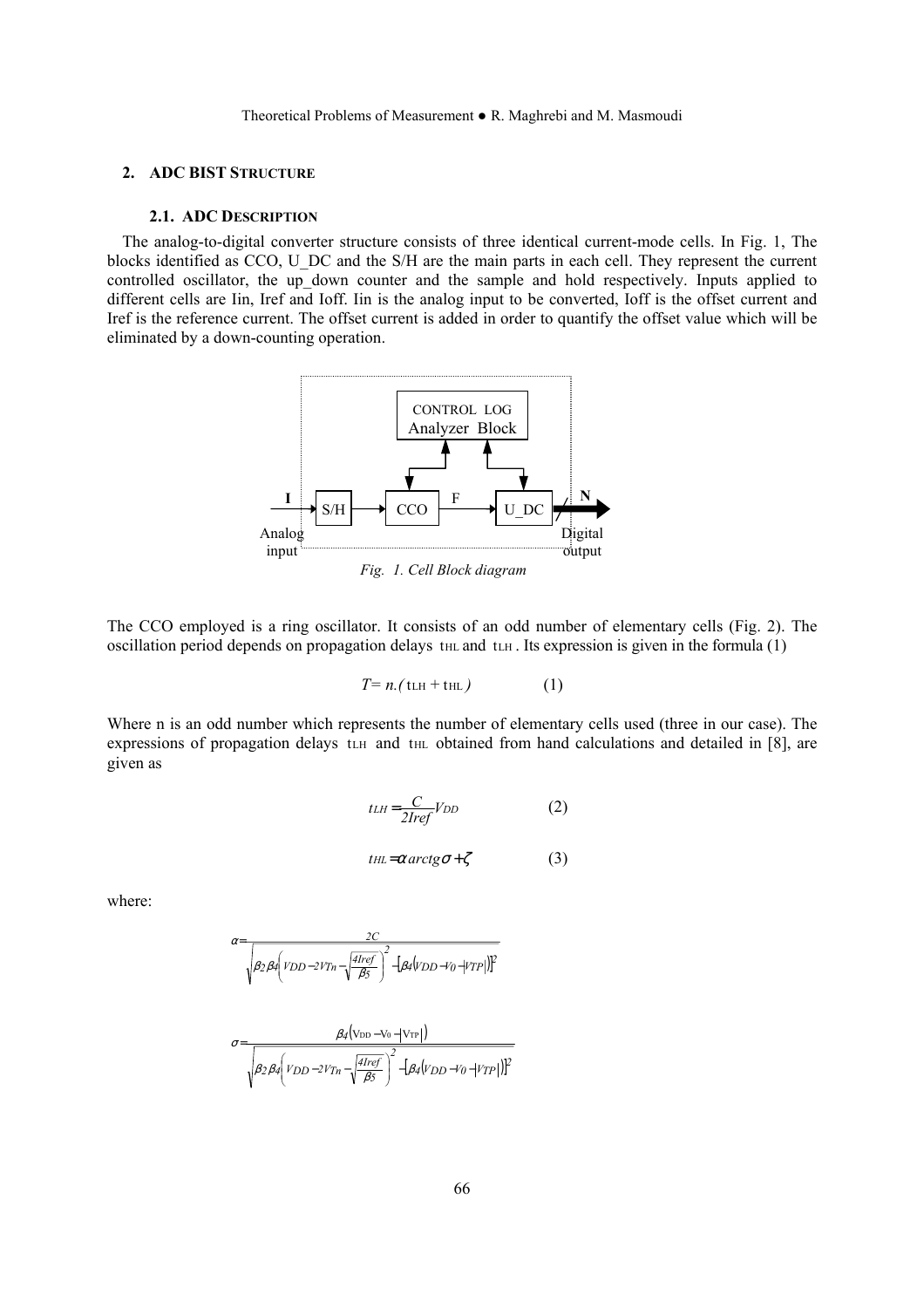$$
\xi = \frac{C\left(V_0 + |V_{Tp}| - \frac{V_{DD}}{2}\right)}{\frac{\beta_2}{2}\left[V_{DD} - 2V_{Tn} - \sqrt{\frac{4I_{ref}}{\beta_5}}\right]^2 - I_{ref}}
$$

and





*Fig. 2. Elementary cell of the CCO* 

Fig. 3 shows a noticeable resemblance between modeling and simulation results when comparing the curves slope and linearity. However, a variation in frequency of 10% is ascertained. These results prove the efficiency of our current controlled oscillator model.



*Fig. 3. Comparison between simulation and modeling results of the CCO*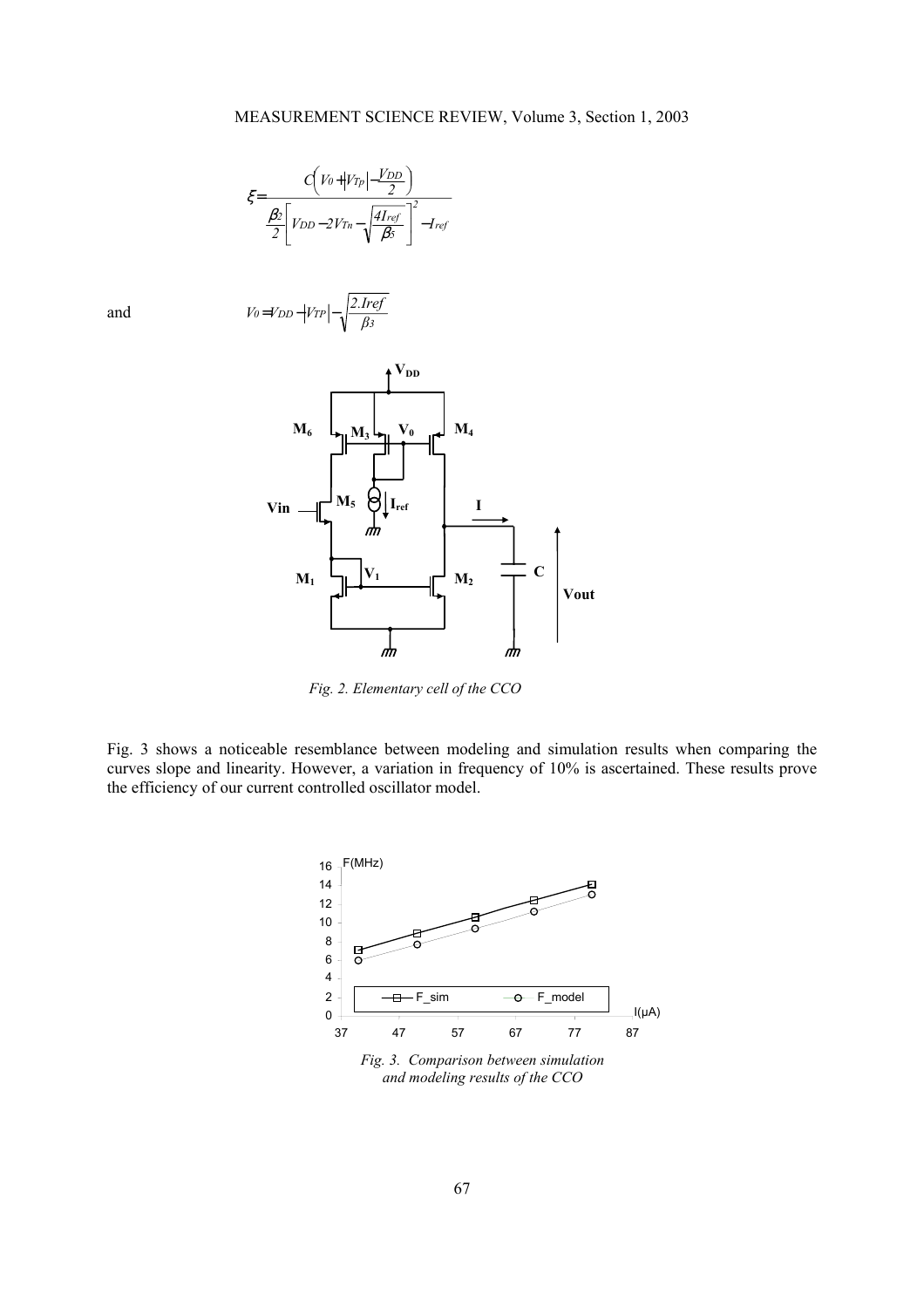#### **2.2. CONVERSION ALGORITHM**

The conversion algorithm given in Fig. 4 consists in several sequences of up-counting and downcounting. A logic unit controls the end of each operation, the end of conversion and the order to convert the next sample. When the reference counter reaches the full-scale value, the two other counters' outputs have the values  $N_{off1}$  and  $N_{e1}$ .



*Fig. 4. Conversion Algorithm* 

The next operation consists in subtracting the value  $N_{off1}$  from the digital word  $N_{e1}$  by loading these outputs in the down-counters and discounting them simultaneously with the same frequency. The digital results at the down-counters outputs are  $N_{ref}N_{off1}$ ;  $N_{el}N_{off1}$  and 0 as. If we carry out once again the same succession, the digital outputs become  $N_{ref}N_{off2}$ ,  $N_{e2}N_{off2}$  and 0, and so on (Fig. 5). The count-discount proceeds on until the digital output of the reference U\_DC reaches its full scale value and the offset U\_DC digital output becomes null. These two conditions must be filled in as a count operation is going on. The multi-slope technique eliminates the offset term  $N_0$ , offers a perfect linearity if we limit the current gap to the linear portion of the current to frequency converter characteristic. The most important achievement is the fact that the coefficient of proportionality is completely independent of technology and temperature variations as appears in the formula (4) [9].

$$
Nr = \frac{N_{max}}{I_{max}}. lin \tag{4}
$$

The conversion algorithm employed in this technique makes the circuit self-calibrated thanks to the use of three identical chains, and also to the fact that the delay time in the three cells is the same. So, state coincidence depends only on the relative value of propagation through the three chains.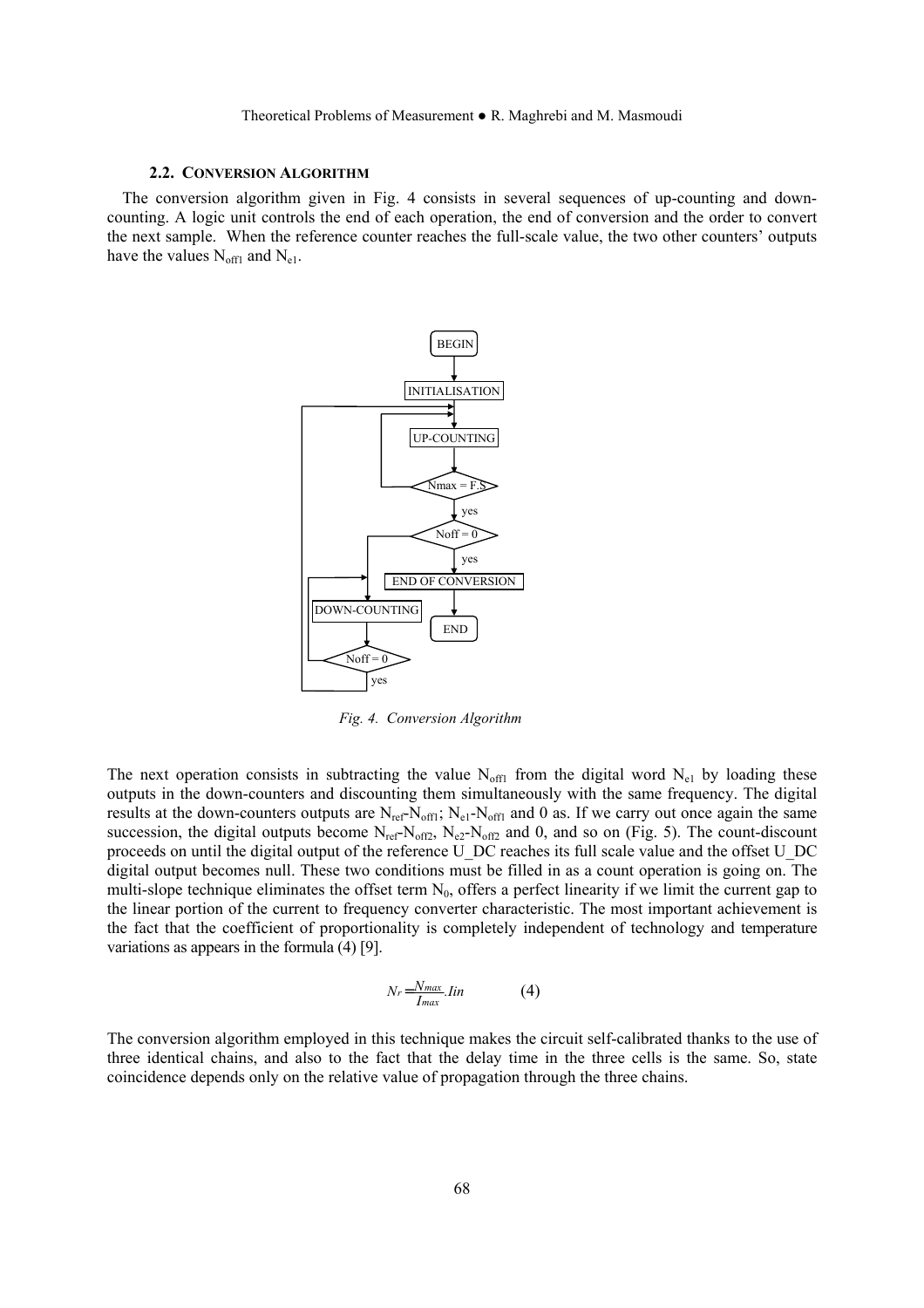

### **2.3. STATIC TEST TECHNIQUE**

The ramp method is one of the most classical techniques for ADC static test [10]. A digital-to-analog converter is used to generate the input analog signal as presented in Fig. 6. Its input is incremented in very small step sizes.



*Fig. 6. Ramp Method* 

At each step the ADC samples the DC level a number of times. These data are collected and analyzed by the analyzer block to determine the transition level of the code. As the analog is stepped through the transition region, the conversions result in a different distribution of output codes. When the converter under test converts the new code at least 50% of the time, the analog input current is recorded as the transition level for that code. This test uses the probabilistic definition of transition levels to determine their location. The resolution of the D/A converter used in this method as an anlog signal generator should be at least 16 bits. This allows a number of samples of at least 16 if the device under test resolution is 12 bits and 32 samples if the DUT resolution is 10 bits.

After determining the location of the transition levels, specifications such as offset, gain, INL, DNL can be calculated. Also, monotonicity and amount of noise can be obtained.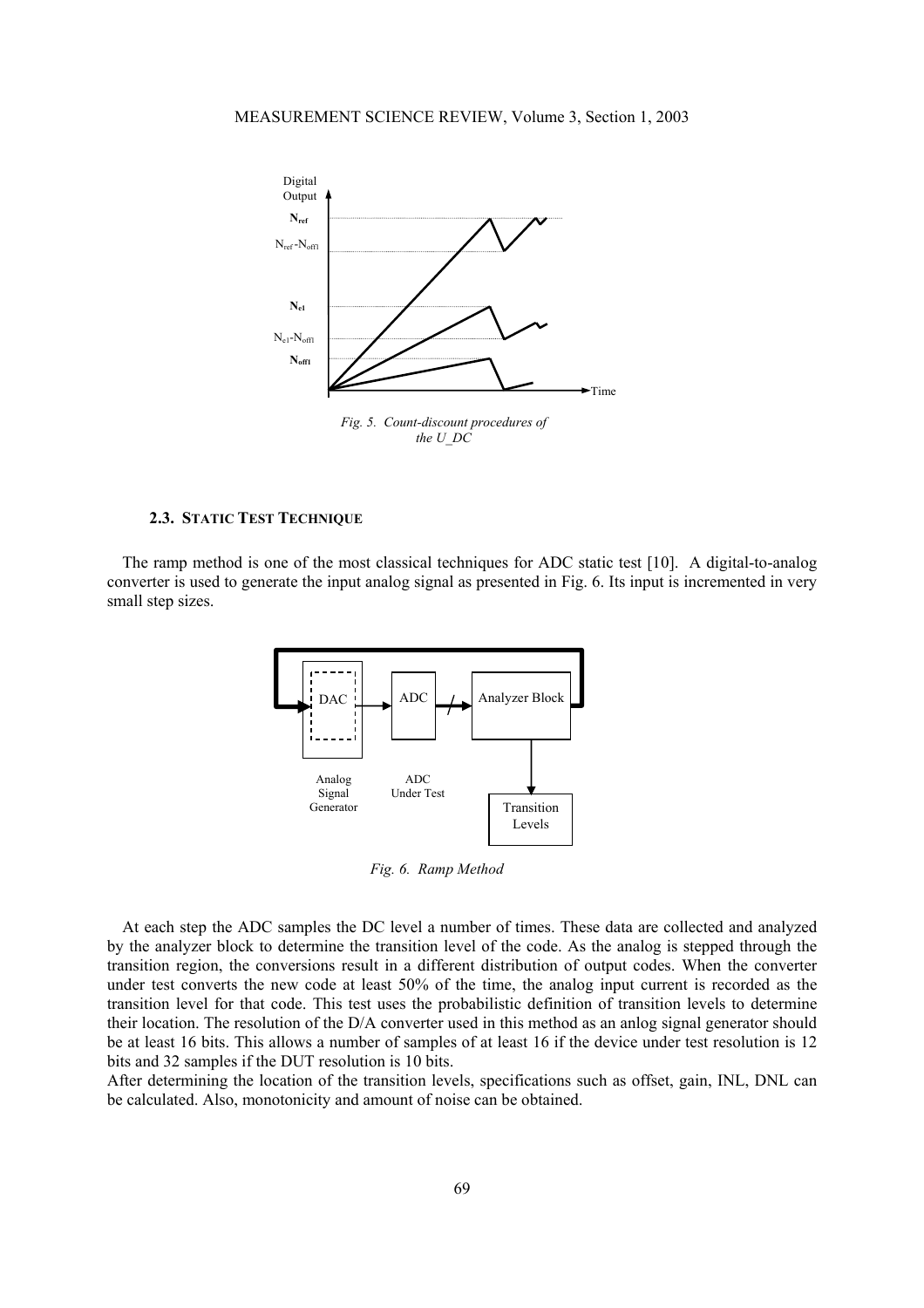## **2.4. BIST SCHEME**

The BIST structure for analog-to-digital converters requires some resources. Fig. 7 shows the conversion block and the test block in the highest level of the hierarchy.



*Fig.7. BIST scheme* 

In our case both VHDL-AMS and VHDL are used to describe different parts of the BIST structure. All digital blocks in the BIST structure are modelled using VHDL and then synthesized from VHDL. The analog blocks, mainly the current controlled oscillator is modelled using VHDL-AMS. In the conversion block, the digital-to-analog converter model acts as an analog input generator. Results obtained after the conversion cycle are treated by the analyzer block which represents the main part of the test block.

### **3. RESULTS AND DISCUSSION**

#### **3.1. ADC MODELING RESULTS**

In a previous work, we have proved the efficiency of the current controlled oscillator (CCO) model by comparing obtained results with experimental and electrical simulation results. A good linearity has been obtained with this structure without employing techniques to improve it. Experimental results indicate that the circuit performs as expected [8]. Simulation results for the multi-slope ADC are depicted in Fig. 8 and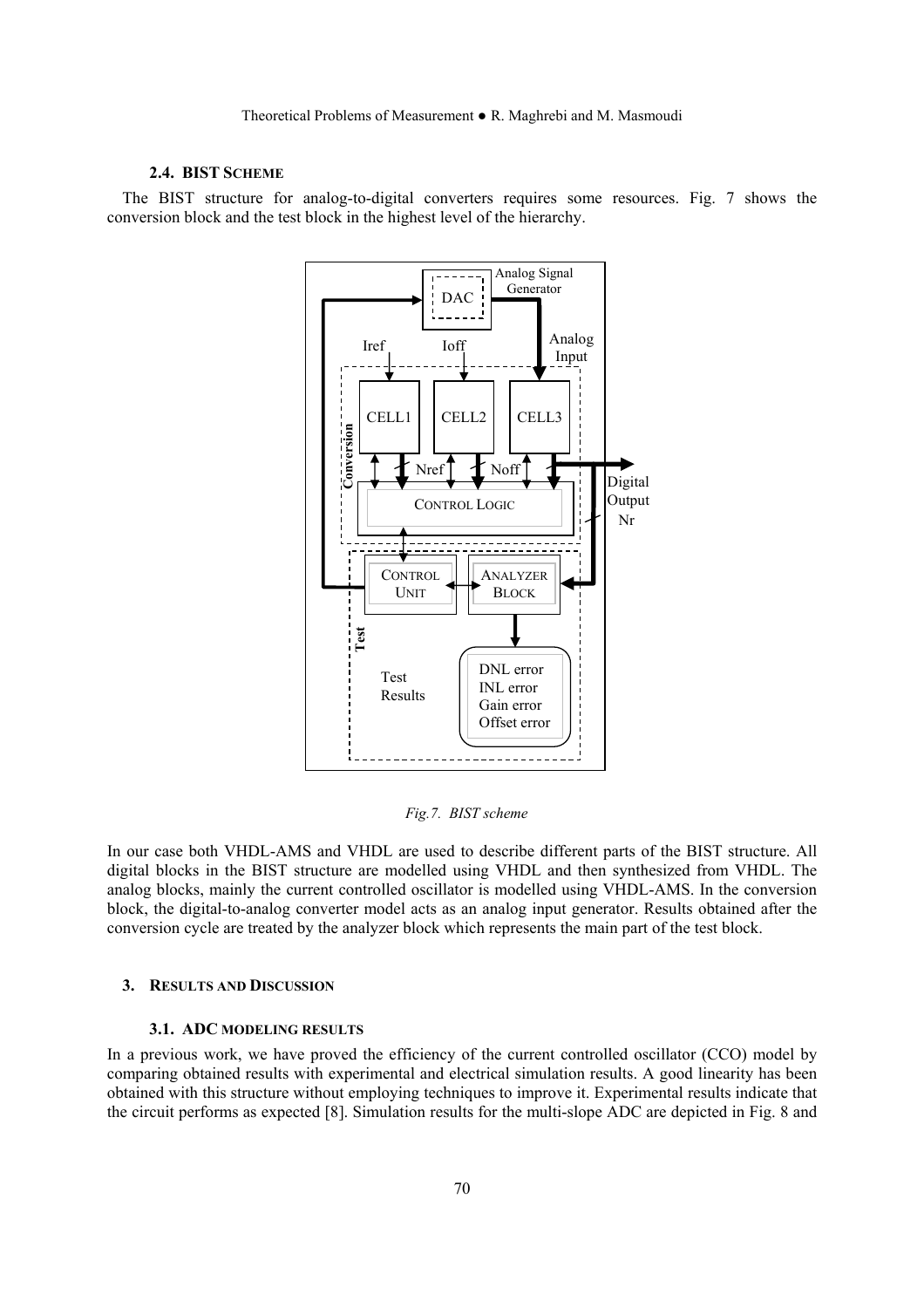Fig. 9. The differential non-linearity (DNL) and the integral non-linearity (INL) obtained from the static test indicate that the multi-slope ADC model performs as expected.



*Fig.8. DNL Results from VHDL-based test*



*Fig.9. INL Results from VHDL-based test* 

# **3.2. TEST VALIDITY**

As shown in Fig. 10 and Fig. 11, Differential Non-Linearity error and Integral Non-Linearity error results obtained from the dynamic test show a good resemblance with those obtained from the static test model. This comparison validates the ramp method modeling. The Effective Number of Bits (ENOB) given by the dynamic test is 9.27 bits for a resolution of 10 bits.



*Fig. 10. DNL Results from dynamic test equipment*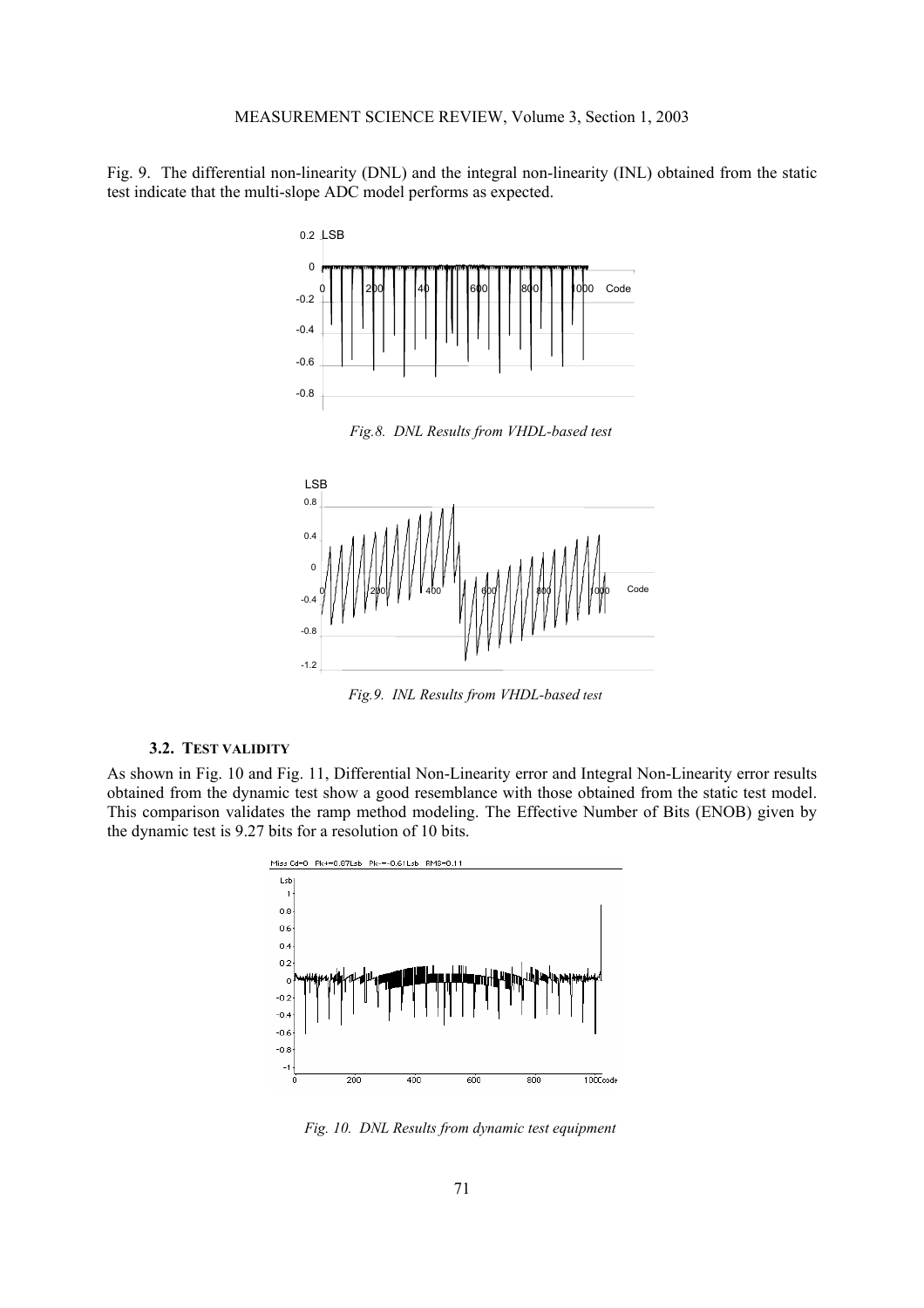

*Fig. 11. INL Results from dynamic test equipment*

#### **4. CONCLUSION**

This work validates the multi-slope self-calibrated A/D converter model and presents an approach for BIST structure for testing on-chip analog-to-digital converters. The BIST structure is based on the ramp technique. The main advantages of the proposed BIST scheme are the simplicity and the efficiency of the ramp technique in determining static parameters of the device under test. We show in this paper how A/D converter test results obtained from modeling (VHDL-AMS and VHDL) agree well with those obtained from dynamic test equipment. This agreement is fulfilling and shows that this IP A/D converter can be used in several applications. We will further investigate on improving the performance of BIST structure and validate our approach with hardware implementation of the ramp test technique on the same chip as the analog-to-digital converter.

#### **ACKNOWLEDGMENT**

Authors would like to thank D. Dallet and C. Rebai for their collaboration in performing the dynamic test of the multi-slope Analog-to-digital converter with the dynamic test equipment in IXL laboratory of Bordeaux

#### **REFERENCES**

- [1] B. Murmann, "A Verilog-A Simulation Toolbox for Pipelined Analog-to-Digital Converters," EE247 Term Project Report, December 4, 2000
- [2] E. Peralias, A. Acosta, A. Rueda and J. L. Huertas "A VHDL-based Metohodology for the Design and Verification of Pipelined A/D Converters" Analog Integrated Circuits and Signal Processing, 16, 101- 109 (1998)
- [3] E. peralias, A. J. acosta, A. rueda and J. L. Huertas "VHDL-based Behavioural Description of Pipeline ADCs" ISCAS2000 - IEEE International Symposium on Circuits and Systems, May 28-31, 2000, Geneva, Switzerland.
- [4] F. Azaïs, S. Bernard, Y. Bertrand and M. Renovell "Implementation of a Linear Histogram BIST for ADCs", Design Automation ant Test in Europe, 2001
- [5] F. Azaïs, S. Bernard, Y. Bertrand and M. Renovell "Towards an ADC BIST Scheme using the Histogram Test Technique", Proc. IEEE European Test Workshop, pp. 129-134, 2000.